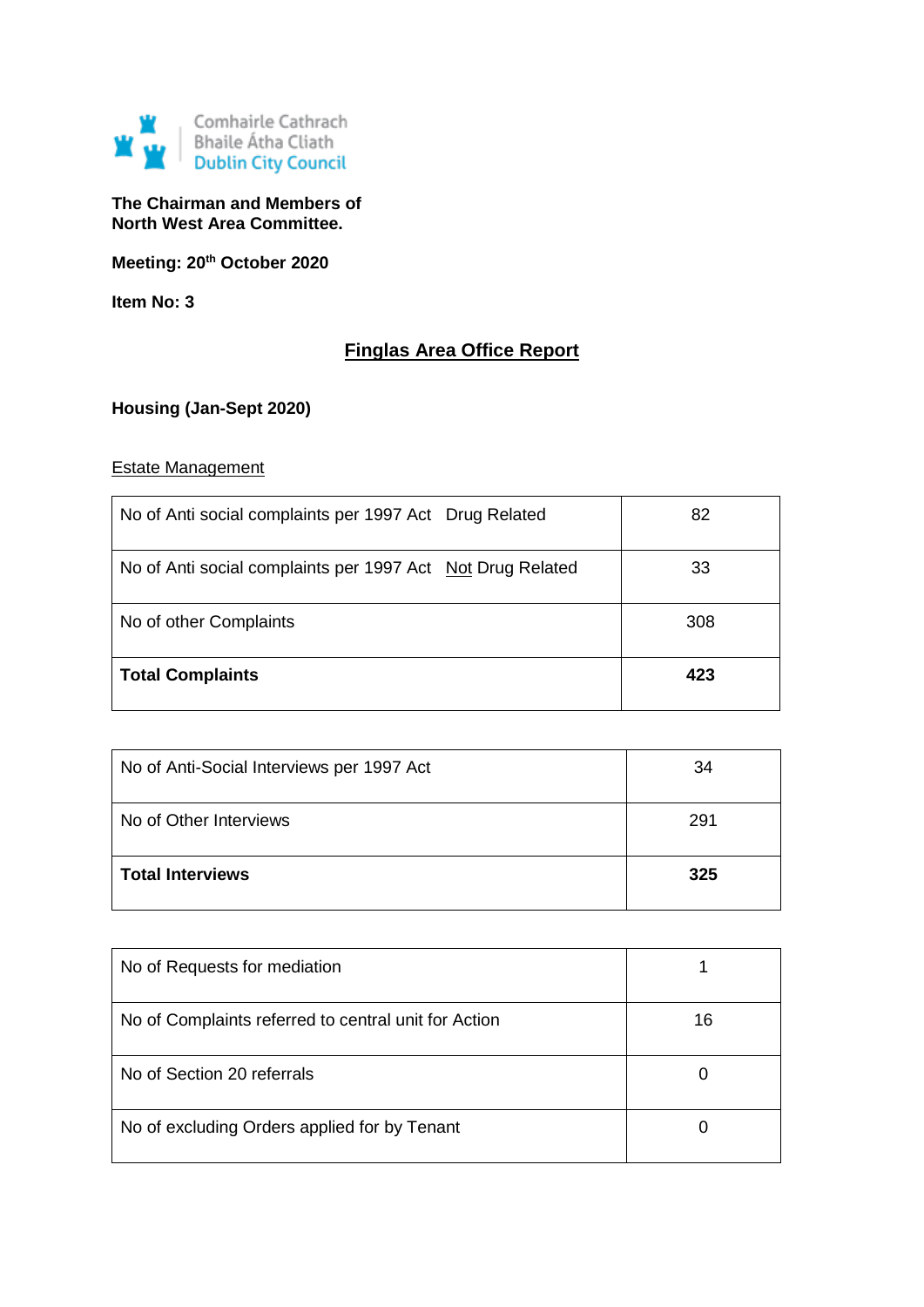| No of Excluding orders applied for by DCC                 |   |
|-----------------------------------------------------------|---|
| No of surrender of Tenancies due to Anti-Social Behaviour | 2 |
| No of possession application sent to Central Unit         | 3 |
| No of Court Orders Granted                                |   |
| No of Appeals / Judicial Reviews Challenges               | 0 |
| No of Warrants executed (Evictions)                       |   |

## **Housing Allocations**

| <b>Housing &amp; Apartments</b> |                |                  |                            |
|---------------------------------|----------------|------------------|----------------------------|
| <b>Category</b>                 | <b>Housing</b> | <b>Transfers</b> | <b>Choice Base Letting</b> |
| <b>Bands 2 &amp; 3</b>          | 14             | 14               | 13                         |
| Medical                         | $\overline{0}$ | $\mathbf 0$      |                            |
| Welfare                         | $\mathbf 0$    | $\overline{2}$   | $\overline{2}$             |
| <b>Homeless</b>                 | 11             | $\overline{0}$   |                            |
| <b>Travellers</b>               | 1              | $\mathbf 0$      |                            |
| <b>Transfer HAP</b>             | $\overline{0}$ | $\overline{4}$   | $\overline{4}$             |
| De-tenanting                    | $\mathbf 0$    | $\mathbf 0$      |                            |
| Estate Management               | $\overline{0}$ | $\mathbf 0$      |                            |
| <b>Maintenance Grounds</b>      | $\overline{0}$ | 3                |                            |
| <b>Surrendering Larger</b>      | $\overline{0}$ | $\mathbf 0$      |                            |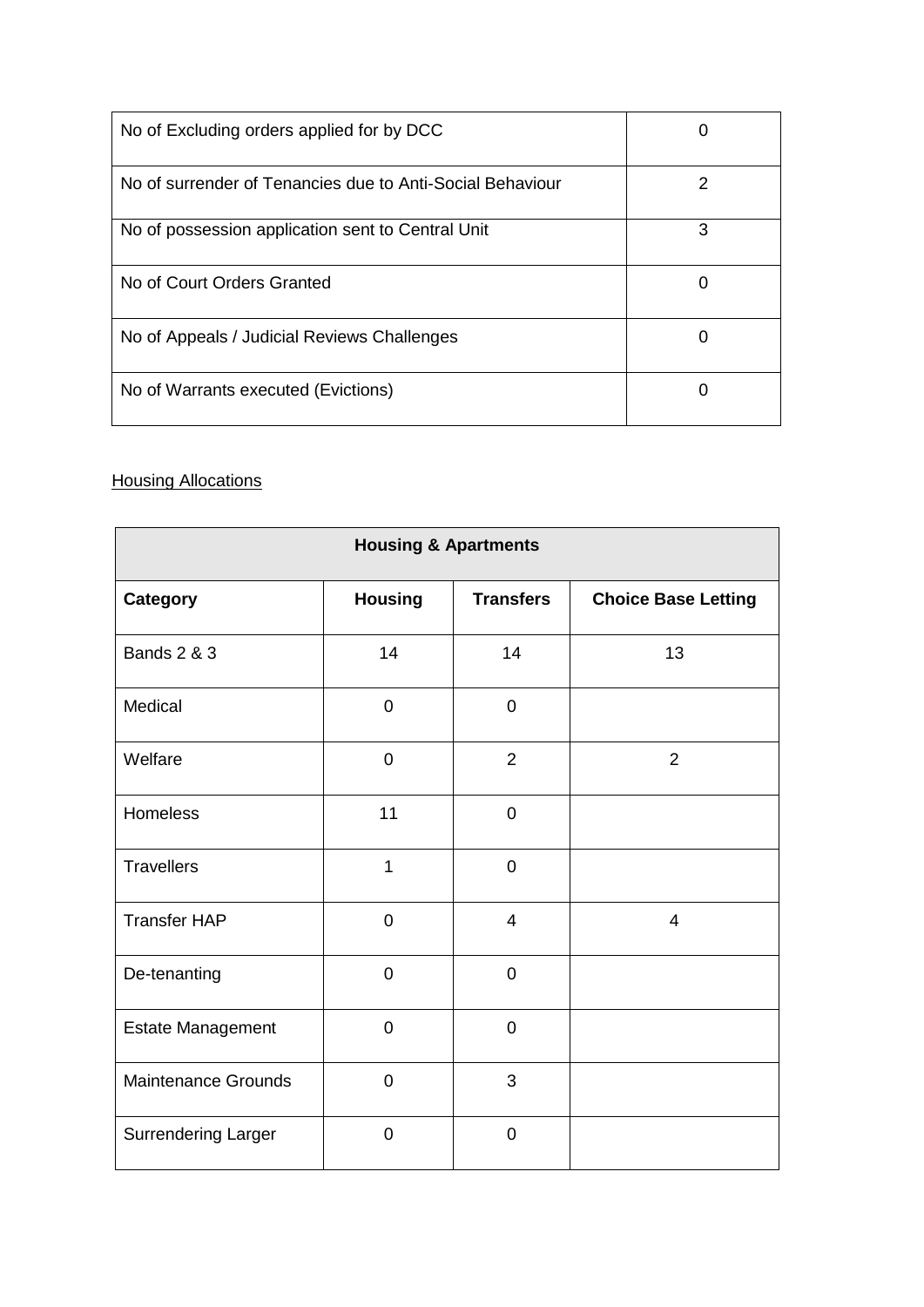| Unable to afford |    | L  |    |
|------------------|----|----|----|
| Succession       |    | U  |    |
| <b>Total</b>     | 30 | 23 | 19 |

| <b>Senior Citizens</b>        |                |                  |                            |
|-------------------------------|----------------|------------------|----------------------------|
| <b>Category</b>               | <b>Housing</b> | <b>Transfers</b> | <b>Choice Base Letting</b> |
| <b>Bands 2 &amp; 3</b>        | $\overline{2}$ | $\mathbf 0$      | $\overline{2}$             |
| Medical                       | $\overline{0}$ | $\mathbf 0$      |                            |
| Welfare                       | $\mathbf 0$    | $\mathbf 0$      |                            |
| Homeless                      | 8              | $\overline{0}$   |                            |
| <b>Transfer HAP</b>           | $\mathbf 0$    | $\mathbf 0$      |                            |
| <b>Travellers</b>             | $\overline{0}$ | $\overline{0}$   |                            |
| <b>Estate Management</b>      | $\mathbf 0$    | $\mathbf 0$      |                            |
| De-tenanting                  | $\overline{0}$ | $\mathbf{1}$     |                            |
| <b>Maintenance Grounds</b>    | $\mathbf 0$    | $\mathbf 0$      |                            |
| <b>Surrendering Larger</b>    | $\overline{0}$ | $\overline{0}$   |                            |
| Unable to afford              | $\overline{0}$ | $\mathbf 0$      |                            |
| <b>Financial Contribution</b> | $\mathbf{1}$   | $\overline{0}$   |                            |
| <b>Total</b>                  | 11             | $\mathbf 1$      | $\mathbf 2$                |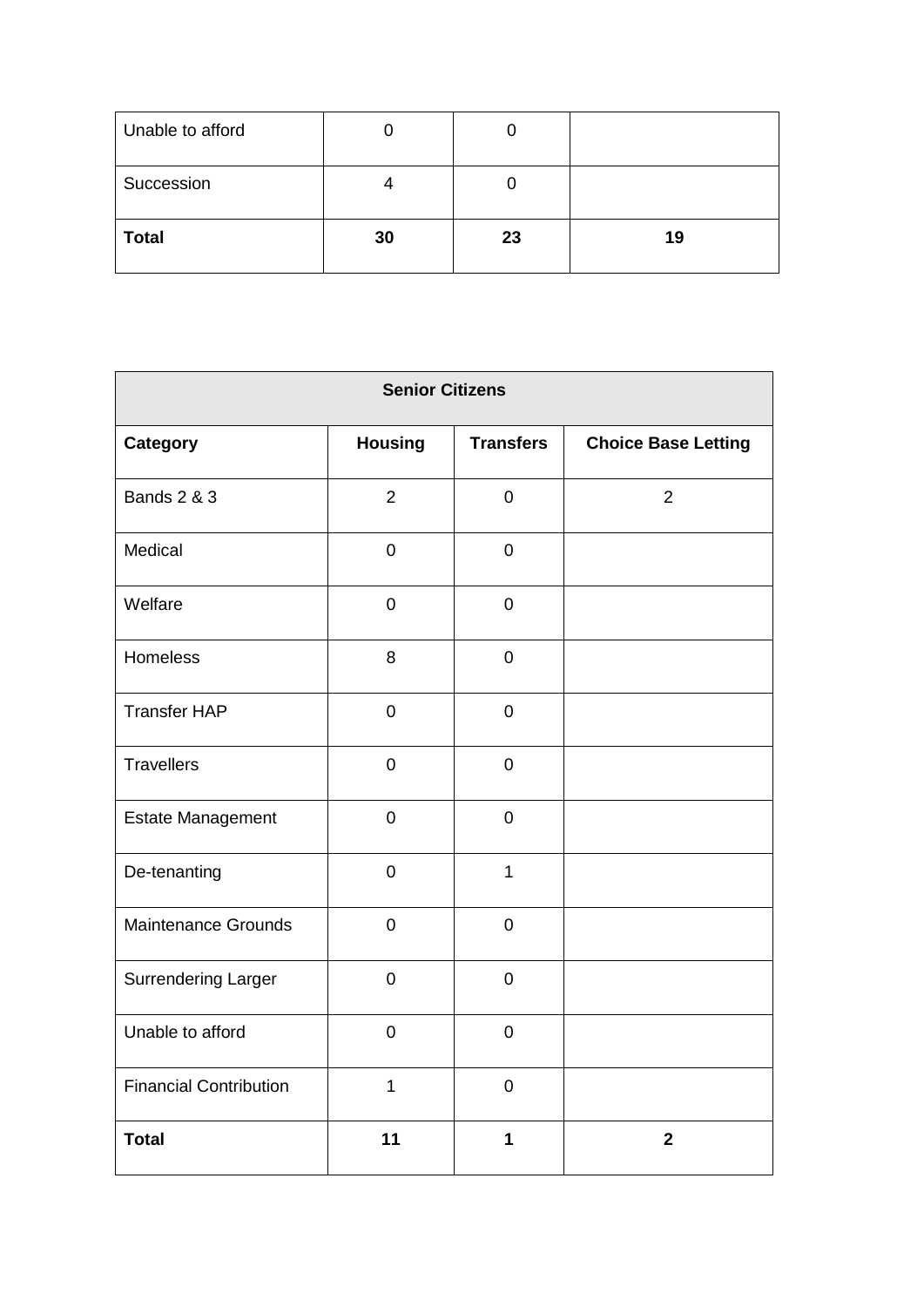# Voids Report

| <b>Vacant Housing Units (24)</b> |                  |                    |                              |
|----------------------------------|------------------|--------------------|------------------------------|
| <b>Address</b>                   | Type of unit     | Date of<br>vacancy | <b>Remarks</b>               |
| <b>Ballygall Parade</b>          | 2 bed Maisonette | 24/09/2020         | Works in progress            |
| <b>Ballygall Parade</b>          | 2 bed maisonette | 24/08/2020         | Works in progress            |
| <b>Ballygall Parade</b>          | 2 bed Maisonette | 14/04/2020         | Works in Progress / On offer |
| <b>Barnamore Grove</b>           | 3 bed house      | 26/08/2020         | Works in progress            |
| <b>Barry Park</b>                | 3 bed house      | 04/08/2020         | Works in progress            |
| Carrigallen Park                 | 5 bed house      | 16/07/2019         | Works in progress / On offer |
| Cardiffsbdridge Ave              | 3 bed house      | 11/05/2020         | Works in progress/On offer   |
| <b>Casement Close</b>            | 2 bed house      | 21/07/2020         | Works in progress            |
| <b>Casement Grove</b>            | 3 bed house      | 05/02/2020         | Works in progress /On offer  |
| Cloonlara Road                   | 2 bed house      | 28/09/2020         | Works in progress            |
| <b>Dunsink Avenue</b>            | 3 bed house      | 17/08/2020         | Works in progress            |
| <b>Fairlawn Road</b>             | 3 bed house      | 24/09/2020         | Works in progress            |
| Finglaswood Road                 | 2 bed Maisonette | 29/06/2020         | Works in progress/On offer   |
| <b>Griffith Parade</b>           | 3 bed house      | 30/06/2020         | Works in progress            |
| <b>Griffith Parade</b>           | 2 bed house      | 20/08/2020         | Works in progress            |
| <b>Griffith Parade</b>           | 4 bed house      | 03/06/2020         | Works in progress / On offer |
| <b>Hazelcroft Gardens</b>        | 3 bed house      | 17/06/2019         | Works in progress            |
| <b>Kippure Park</b>              | 4 bed house      | 10/03/2020         | Works in progress / On offer |
| <b>Kippure Park</b>              | 3 bed house      | 27/05/2020         | Works in progress            |
| McKee Avenue                     | 3 bed House      | 30/09/2020         | Works in progress            |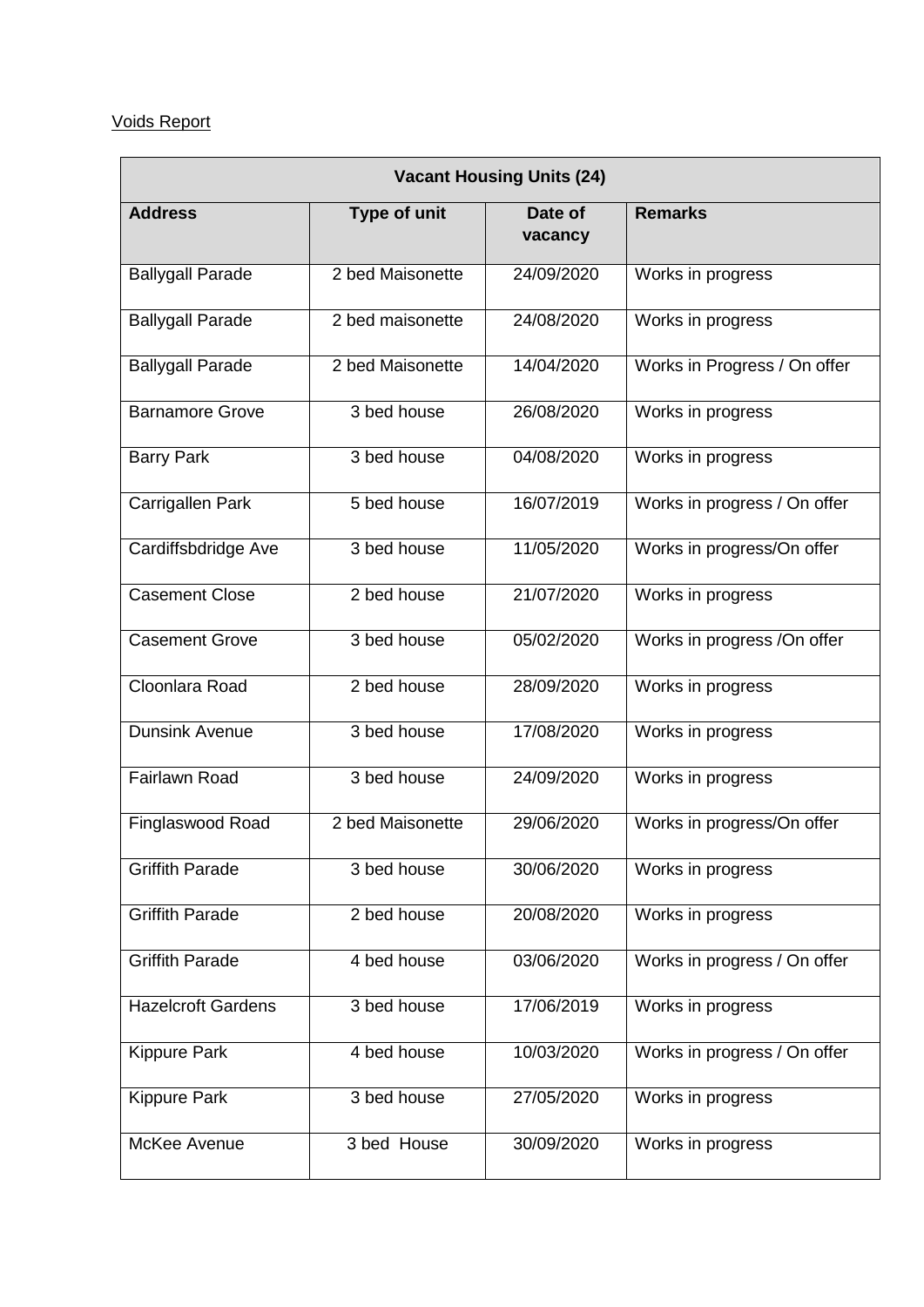| The Botanic               | 2 bed Apt   | 22/11/2019 | Issue with the building      |
|---------------------------|-------------|------------|------------------------------|
| The Tolka                 | 2 bed Apt   | 21/03/2019 | Issue with the building      |
| <b>Valeview Drive</b>     | 3 bed house | 23/12/2019 | Works in progress / On offer |
| <b>Wellmount Crescent</b> | 3 bed house | 20/02/2020 | Works in progress            |

| <b>Vacant Senior Citizens Units (7)</b> |                     |                    |                              |
|-----------------------------------------|---------------------|--------------------|------------------------------|
| <b>Address</b>                          | <b>Type of Unit</b> | Date of<br>vacancy | <b>Remarks</b>               |
| Glasanaon Court                         | <b>Bedsit</b>       | 01/10/2018         | Works in progress / On offer |
| Glasnaaon Court                         | <b>Bedsit</b>       | 24/07/2020         | Works in progress            |
| <b>Glasaree Court</b>                   | 1 bed               | 30/03/2020         | Works in progress / On offer |
| <b>Griffith Crescent</b>                | 1 bed               | 24/07/2020         | Works in progress/ on offer  |
| <b>Mellowes Court</b>                   | <b>Bedsit</b>       | 13/05/2019         | Works in progress            |
| <b>Mellowes Court</b>                   | <b>Bedsit</b>       | 25/06/2019         | Works in progress            |
| <b>Mellowes Court</b>                   | 1 bed               | 07/05/2019         | Works in progress            |

#### Choice Based Lettings

The following properties were advertised under the Choice Based Letting scheme:

| <b>Address</b>       | <b>No. Eligible Applicants</b> | <b>No. Non Eligible Applicants</b> |
|----------------------|--------------------------------|------------------------------------|
| 1 Finglaswood Road   |                                |                                    |
| 8 Wellmount Crescent | 99                             | 34                                 |
| 51 Dunsink Avenue    |                                | 26                                 |
| 172 Kippure Park     |                                |                                    |

A number of applicants were not eligible due to various reasons i.e. not entitled to the size property, do not have Area E as a preference, do not have a housing application, etc.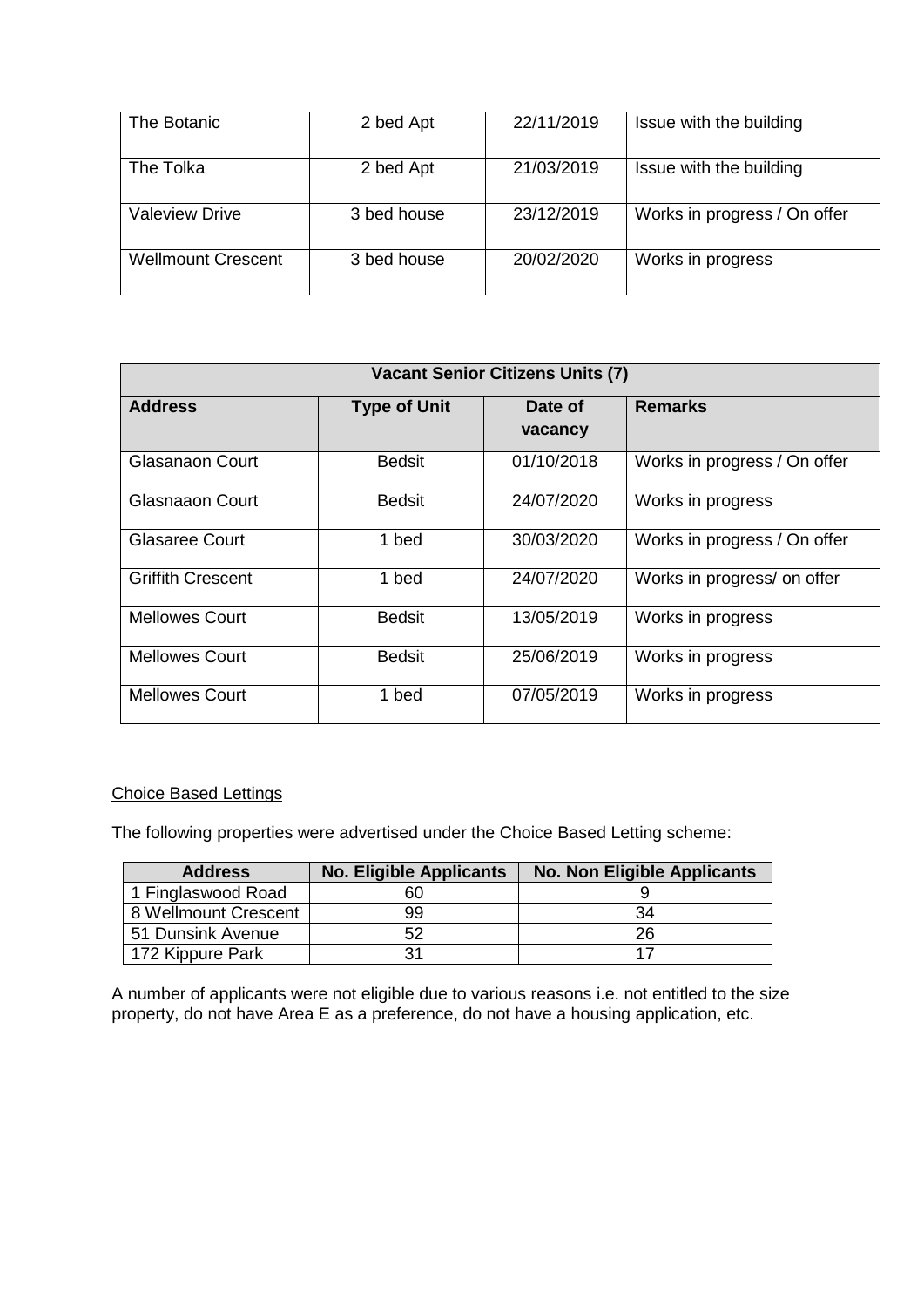#### Rents Update

The Finglas Area Office continues to provide a rent assessment service for tenants living in the Finglas area.

| <b>Finglas Rent Assessment Update</b><br>1 <sup>st</sup> Jan- 30th September 2020 |    |  |  |
|-----------------------------------------------------------------------------------|----|--|--|
| <b>Assessments</b><br>767                                                         |    |  |  |
| <b>Permission to Resides</b>                                                      | 29 |  |  |
| <b>Refunds</b>                                                                    | 17 |  |  |

#### **GENERAL MATTERS**

#### Finglas Cricket Club

The cricket crease and fencing was completed earlier this month. Leinster Cricket have confirmed that the new pitch is now ready to use. Best wishes to the club and congratulations to all who delivered the project in a year.



#### Kildonan Park public art commission

The Kildonan Park public art commissioning opportunity was published online with the launch of Sculpture Dublin on the  $6<sup>th</sup>$  July. Artists were invited to submit a proposal that responds to the proposed development of Kildonan Park, specifically, and to the broader context of present day Finglas. Artists were asked to set out an approach to the development of a sculpture for the park that will include local residents and communities in consideration of what the final artwork might be.

Sculpture Dublin received 13 submissions in response to the open call. In line with the Selection Process specified in the Commission Brief all submissions were checked to ensure completeness by a Longlisting Panel before progressing for review by the Selection Panel.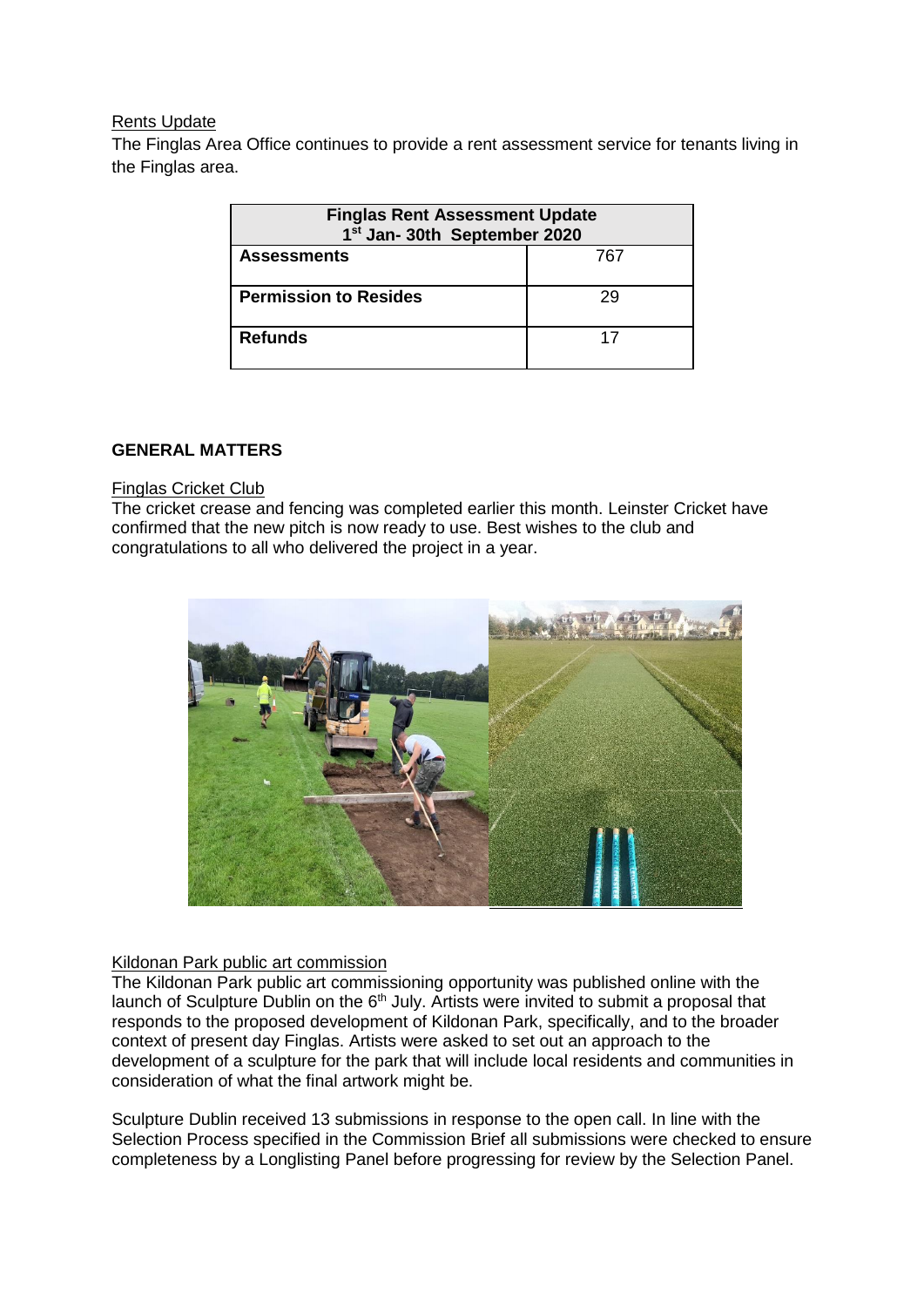The Selection Panel for the commission met on Tuesday the  $6<sup>th</sup>$  October. The panel included:

- Cllr Keith Connolly (North West Area public representative);
- Mary McDermott (Finglas local community representative);
- John Fox (Finglas local community representative);
- Eddie O'Gara (representative of DCC Parks & Landscape Services);
- Kelly Hickey (representative of the City Arts Office);
- Ray Yeates (representative of Sculpture Dublin Steering Group);
- Linda Devlin (representative of Dublin City Council Culture Company);
- Ceara Conway (external art expert).

The panel meeting was chaired by Ruairí Ó Cuív, DCC Public Art Officer, in a non-voting capacity. The panel reviewed 11 submissions and shortlisted 3 artists' proposals based on the following criteria:

- Experience of creating original, high quality artwork;
- Quality of proposal a clear articulation of approach / methodology to consultation and/or collaboration with key stakeholders, namely
	- (1) local community,
	- (2) DCC Landscape Architect responsible for Kildonan Park development,
	- (3) commissioning partners, Sculpture Dublin and Dublin City Council Culture Company - which will inform the Stage Two submission to create a permanent sculpture in Kildonan Park.

Sculpture Dublin and Dublin City Council Culture Company will work with the shortlisted artists over the next 3 months to develop and deliver a locally based, creative engagement project which will inform the artists' Stage Two submissions for the commission.

#### **COMMUNITY & SOCIAL DEVELOPMENT**

#### Halloween activities

Dublin City Council Community & Social Development Staff (CSDS) are working to put together a virtual Finglas Halloween Fright Night.

The virtual event will include music by local bands including a performance by some very special guests, a magic show, messages from local community groups and a tour of Finglas Heritage sites. The virtual event begins at 8.00pm on Saturday 31<sup>st</sup> October and can be viewed on Facebook and other platforms, details to follow.

In addition, the Finglas Area Office is working with our colleagues in Ballymun and the Axis Centre to deliver a child friendly virtual Halloween event that could include storytelling, crafts, music and dance.

The Finglas Area Office is acutely aware that anti-social behaviour can arise over the Halloween period. CSDS staff have engaged with Finglas Youth Resource Centre, Finglas Youth Services (The Den) and Better Finglas to deliver a programme of targeted interventions to try to reduce instances of anti-social behaviour in the area.

CSDS will undertake an advertisement campaign to inform the public of changes in this year's Fright Night programme. This will involve notices going into households in the area as well as posters in public spaces.

#### Finglas Support & Suicide Network

Finglas Support & Suicide Network marked World Suicide Prevention Day on Thursday the 10<sup>th</sup> September with a short service. Flowers were placed at the remembrance plaque in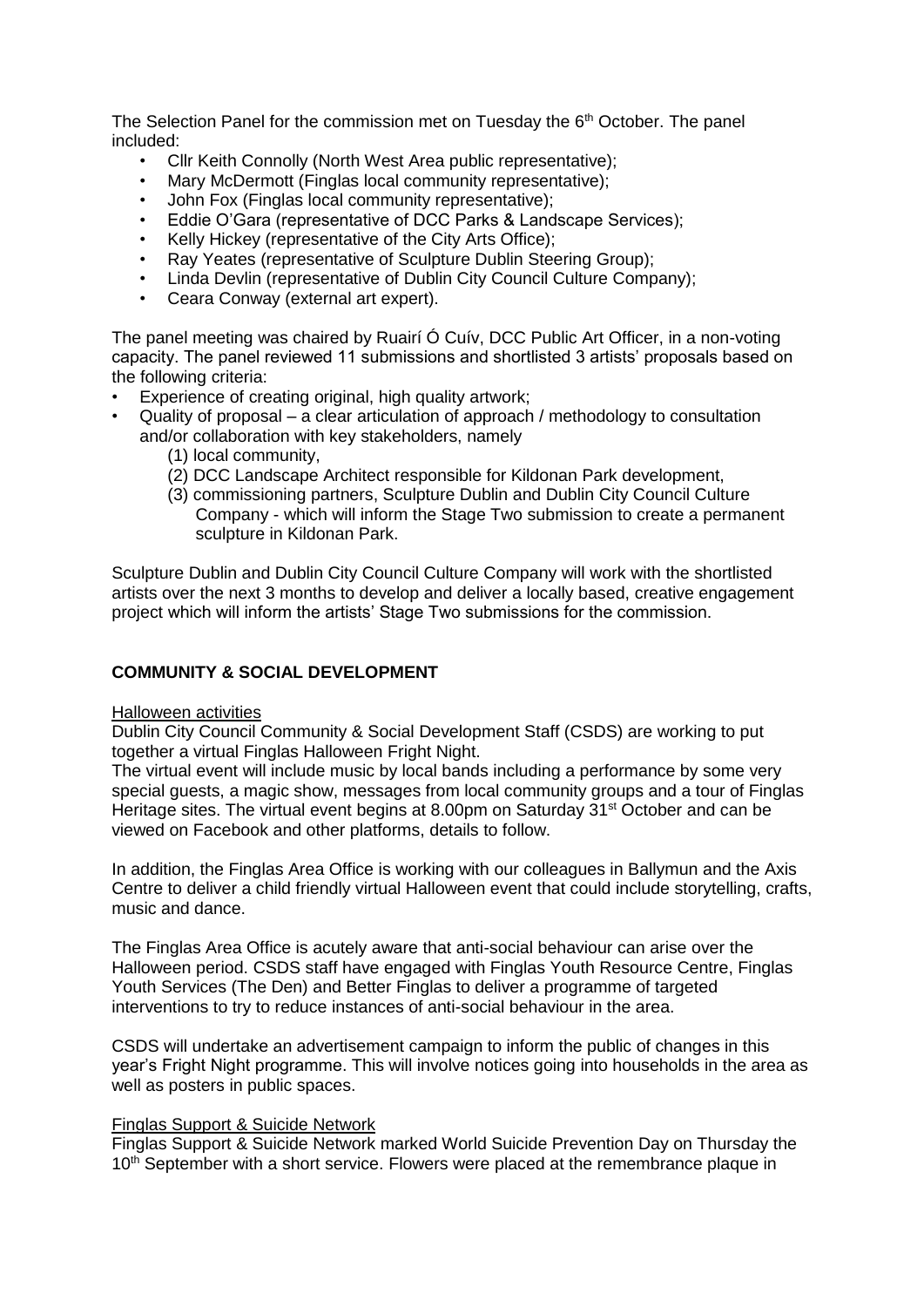Mellowes Park. Afterwards, attendees visited FSSN's newly refurbished offices and counselling rooms at 46/47 Mellowes Court.

World Suicide Prevention day is held to raise awareness about suicide and to educate ourselves and the broader community about the causes and the warning signs of suicide.



#### Dublin City Council Social Inclusion Week 2020

Social Inclusion Week took place from Monday 28<sup>th</sup> September until Sunday 4<sup>th</sup> October. A variety of live and online events was organised across the city by Dublin City Council Local Area Offices and Social Inclusion Unit.

#### Flag for Finglas Project

Dublin City Council's Finglas Area Office organised the Flag for Finglas project. Local schools and Community Groups received an invitation to design a future flag for Finglas, under the theme of diversity. A number of the designs submitted are now on display on Mellowes Road, Finglas. The purpose of the event is to celebrate diversity within the community and to create awareness of that diversity. We are indebted to local community artist Antoinette Milne for leading the project.